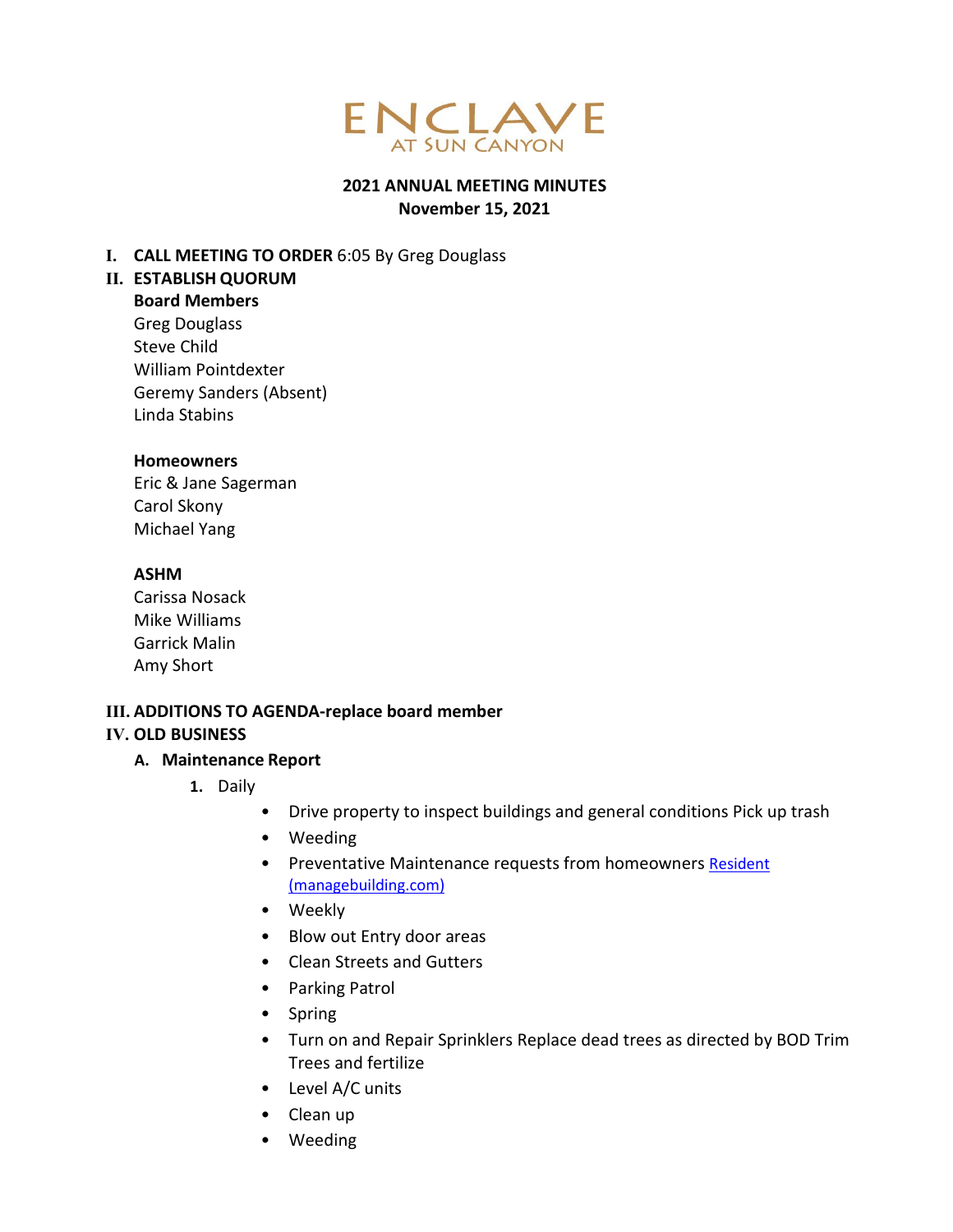- **2.** Summer
	- Fertilize again
	- Seal/Caulk driveways
	- Weeding
	- Capitol Imp. Projects
- **3.** Fall
- Blow out Sprinklers
- Clean up
- Weeding and foliage removal Inspect heat cables and drains
- **4.** Winter
	- Snow removal
	- Meet Emergency Maintenance needs
- **5. Enclave Annual Maintenance Report 2021**
	- Completed
		- Routine and preventative maintenance done daily/weekly/monthly/seasonally
		- Garage roof sprinklers replaced to be more effective (raised sprinkler heads to 18")
		- Painting/Staining exterior of units 13-22 with the exclusion of 17/18
		- Double French drain and foundation seal on unit 26
		- Excavated access to Phase II for heavy equipment
		- Garage roofs cut down, fertilized, thatched and seeded for winter
		- Replaced heat cable and rain gutter on unit 16
		- Bids obtained for paint/stain on exterior of units 24-30
		- Bids obtained for paint/stain, trim, and caulking for all units' windows and doors
		- Repair leak above picture window on unit 27
		- Front door replacement on unit 19 from wood to metal clad (November 16)

## **6. Enclave Way Door Replacement**

- All of the doors were originally made of wood in phase 1
- Found a vendor who can match the custom-made door to match phase 2 to eliminate the issues phase 1 has been having.
- Remaining doors will be replaced after this first door meets expectations.
- These doors are substantial cost so we want to make sure they work before ordering the rest

## **B. Comcast**

- **1.** A homeowner brought an opportunity to the Board to have bulk rates for the community
- **2.** Bulk rates for TV/Internet at a significant rate
- **3.** Fairly common for HOA in Park City for HOA to have a contract for Cable/internet
- **4.** If we enter into this bulk agreement, it is for all homeowners
- **5.** The cost would be ~\$83.21 for 5 years with anticipated 5% increase
- **6.** Internet only is \$94.99 plus taxes and fees when you do not have a bulk rate set up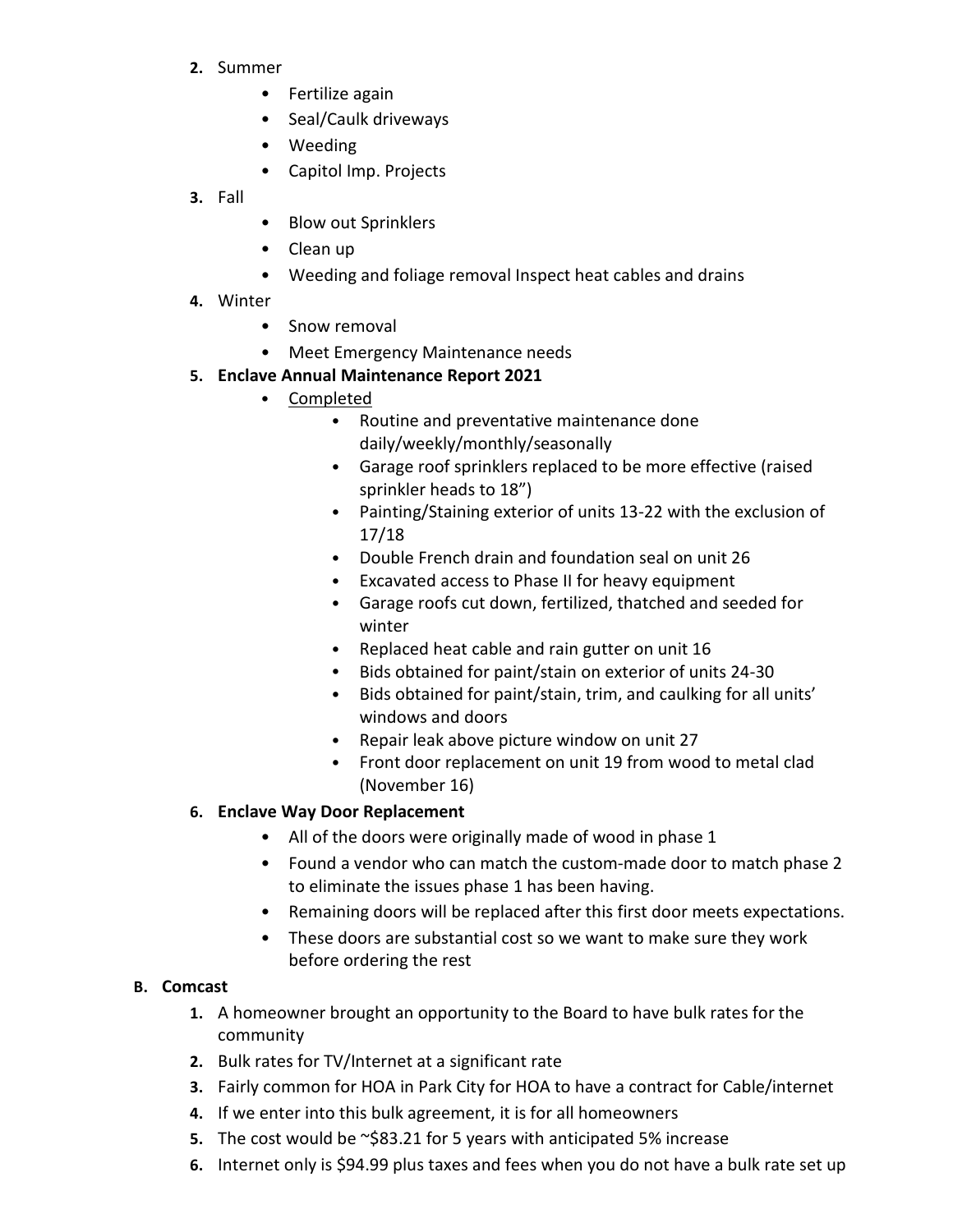- **7.** Our plan includes 400mbps internet, 3X1 remotes, 3 cable boxes, 1 DVR, cable modem, digital starter package
- **8.** This is not a required service for the HOA to provide. This is a passed-on expense that would be passed on to the homeowners.
- **9.** Will be part of your monthly dues from All Seasons HOA Management
- **10.** Motion to approve adding Comcast proposal and adding comcast fees into HOA Dues by Greg, Will seconded Steve approve. Motion passes.

## **V. CONSERVANCY FORESTRY PLAN**

- **A.** 1/3 of the forest behind our homes were thinned out.
- **B.** High risk situation if a fire went off in the forest behind our homes.
- **C.** Second was beautifying the area behind our homes
- **D.** Third was safety for any hiking or dead fallen trees.
- **E.** Ended up with 800 piles, and a fixed fee of \$80,000.
- **F.** Control burn will start once there is enough snow fall to ensure a safe burn. Most likely in December.
- **G.** Permits and in conjuncture with Park City Fire Department
- **H.** Seeds of wild flower and grass will be left behind in the burn areas.
- **I.** More sunlight will allow for more wild flowers to grow, and the aesthetics will improve
- **J.** Some of the dead trees are potential wildlife habitat, which were left behind on purpose.
- **K.** Additional private trail access will be built at the end of Enclave lane. A bridge will be built so we no longer have to go through the private property.
- **L.** The bridge will be built from the fallen trees to reuse the material.
- **M.** The remaining 2/3rds of the forest are budgeted for next year for the areas along the trail where we use them and the areas where we see so not the full forest area.

## **VI. NEW BUSINESS**

## **A. 2020 Meeting Minute Approval**

**1.** Motion to approve the meeting minutes by Greg, Steve seconded, Will approved. Motion passes.

## **B. Reserve Study Update**

- **1. Door/Window Homeowner Survey**
	- The reserve study from the developers was not sufficient. We have gotten and updated Reserve study to plan the budgets moving forward.
	- After the annual meeting we will follow up.
	- If you have any sticky windows or doors that do no close all the way we need to know.
	- Please send us the information you have next time you are at your units.

# **2. Shared Use Agreement for Sun Peak Amenities**

- We do not have any connection with Sun Peak currently.
- They are open to some type of shared use agreement. It would be along the lines of a membership to use their amenities.
- It would be a membership, and then annual dues or something along those lines.

## **C. 2021 Budget**

**1.** General and Administration expenses decrease by \$31,196